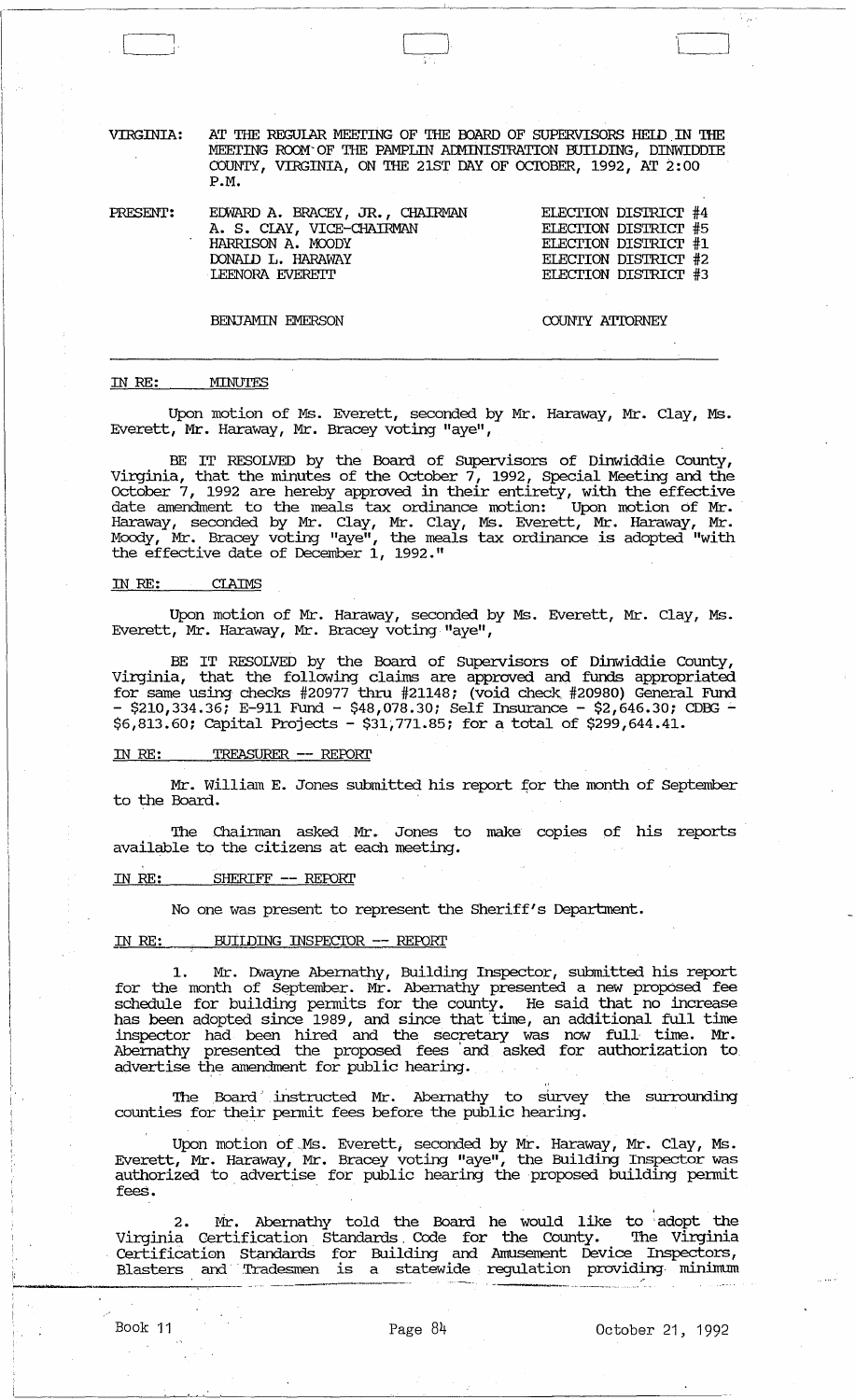standards of competency for persons to be certified in the field of work. He explained this would require contractors to be certified before a permit is issued.

The Board felt more infonnation was needed before they could discuss the Certification standards Code.

## IN RE: COMMISSIONER OF THE REVENUE

Mrs. Deborah Marston, Commissioner of the Revenue, said she had nothing to report but would answer any questions.

Mr. Haraway queried the Commissioner on when the tax bills would go out.

The Commissioner stated she didn't know, but hopefully it would be by November 5th.

The Treasurer informed the Board he would have the tickets out within four days after he received them.

Mr. Haraway and the Chainnan stated they felt an extension should be looked at if the citizens were not given 30 days.

#### IN RE: COMMONWEALTH ATTORNEY -- REPORT

Mr. T. o. Rainey, III, Commonwealth Attorney, told the Board he had nothing to report but would entertain any questions they may have.

#### IN *RE:* ANIMAL WARDEN -- REFORl'

Mr. John Mellick, Animal Warden, submitted his report for the month of September. He also introduced, Mr. Steve Beville, Deputy Animal Warden, and Ms. Mary Ellison, Animal Shelter CUstodian, to the Board.

### IN *RE:* DIRECIOR OF PIANNING -- *REFORl'*

Mr. leonard Ponder, Director of Planning, gave an up-date on the E-9l1 progress at the sheriff's office. Motorola finished their work on October  $1$ , 1992 and the walk-through with the contractor was done on october 7, 1992. He said things were progressing as scheduled and the target date of December 18, 1992 is still the scheduled date for the cut-over.

Ms. Everett told Mr. Ponder she had several citizens to· call and complain about the over-growth behind the Safeway Store on Route 226. She asked him to look into the matter. Mr. Ponder stated he would get in touch with Mr. Pierce, the owner.

#### IN *RE:* DIRECIOR OF SOCIAL SERVICES -- REFORl'

1. Mrs. Peggy McElveen, Director of Social Services, informed the Board that additional funds from the State have been allocated to the agency's FY '92-93 budget as follows:

| 1. | United Way Emergency Assistance | \$2,000 |
|----|---------------------------------|---------|
| 2. | Fuel Assistance Administration  | 7,096   |
| з. | Independent Living/Foster Care  | 763     |
| 4. | Child Day Care/Fee/Block Grant  | 20,071  |

Ms. McElveen also said no local money is required to match these funds; which will not affect the local budget.

Upon motion of Mr. Haraway, seconded by Mr. Clay, Mr. Clay, Ms. Everett, Mr. Haraway, Mr. Bracey voting "aye", \$29,930 of additional funds were appropriated, for the programs listed above, for the Social services Department for FY ' 92-93.

2. Ms. McElveen told the Board that the Christmas Sharing Foundation was requesting help this year in sharing the joy of Christmas with those in need. They are asking for donations of gifts of food, money, new toys and new clothes; as well as volunteers to assist in this effort. She also informed the Board that this year the entire program was

 $\frac{1}{2} \frac{1}{2} \left( \frac{1}{2} \frac{1}{2} \frac{1}{2} \frac{1}{2} \frac{1}{2} \frac{1}{2} \frac{1}{2} \frac{1}{2} \frac{1}{2} \frac{1}{2} \frac{1}{2} \frac{1}{2} \frac{1}{2} \frac{1}{2} \frac{1}{2} \frac{1}{2} \frac{1}{2} \frac{1}{2} \frac{1}{2} \frac{1}{2} \frac{1}{2} \frac{1}{2} \frac{1}{2} \frac{1}{2} \frac{1}{2} \frac{1}{2} \frac{1}{2} \frac{1}{2} \frac{1}{2}$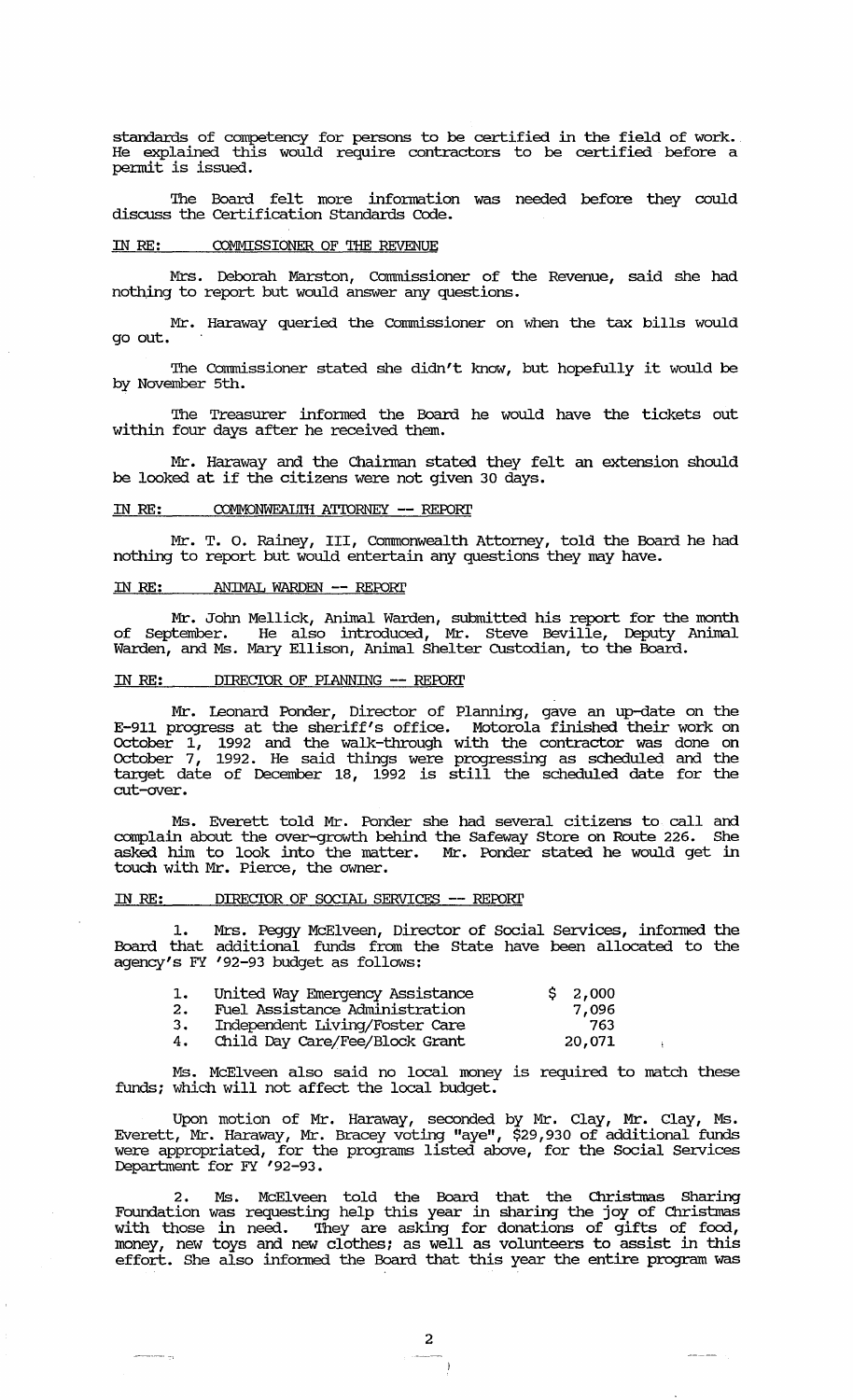being handled by volunteers and would not be directed by the Social services Deparbnent. .'" , . .'

RANG PINASA

## IN *RE:* SUPERINTENDENT "OF SClIOOIS **-- REroRI'**

 $\frac{1}{2} \sum_{i=1}^n \frac{1}{i!}$ 

1. Dr. Richard Vaughn, SUperintendent of Schools, told the Board the modular units have been installed and are in operation.

2. The Technology connnittee is scheduled to meet next Monday morning and the information will be sent to the Board.

3. The Space Needs RFP will be sent out this week.

4. Dr. Richard Vaughn also informed the Board that there is a very dangerous area on Route 460 west, just beyond Route 730, where a stopped school bus, has on several occasions been narrowly missed by big trucks unable to stop after seeing the stopped school bus. The Virginia state Police, the vror, and the Highway Safety connnittee have been appraised of the situation.

5. warranty? covered. The Chainnan asked Dr. Vaughn if the modular units are under Dr. Vaughn responded yes, but he did not know exactly what'it

## IN RE: COUNTY ATTORNEY -- REPORT

, Mr. Benjamin Emerson, County Attorney, told the Board he had nothing to report but would answer any questions.

## IN *RE:* 'FINANCING PRQrosAIS **--** \$1. 6 MILLION OOND ISSUE

The following proposals were received for the County's \$1.6 million bond financing, to be issued by the IDA:

| Carter Kaplan & Company | 5.40%  |
|-------------------------|--------|
| Security Capital        | 5.438% |

The projects to be financed are:

| Seven (7) modular classrooms |  | \$199,000   |  |
|------------------------------|--|-------------|--|
| Ten (10) school buses        |  | 370,000     |  |
| School maintenance           |  | 300,000     |  |
| School computers             |  | 125,000     |  |
| Two (2) fire trucks          |  | 370,000     |  |
| One (1) trash truck          |  | 90,000      |  |
| One (1) Roll off conversion  |  |             |  |
| truck for trash collection   |  | 140,000     |  |
| E911 Equipment               |  | 105,000     |  |
| Cost of Issuance             |  |             |  |
| (less Underwriting Spread    |  |             |  |
| and costs referenced above)  |  | 26,000      |  |
| <b>TOTAL</b>                 |  | \$1,625,000 |  |
|                              |  |             |  |

Upon motion of Mr. Clay, seconded by Ms. Everett, Mr. Clay, Ms. Everett, Mr. Haraway, Mr. Bracey voting "aye", the low bid from carter Kaplan Company' for 5.40% was accepted, 'and the County Administrator and County Attorney authorized to take the necessary action for the issuance of these bonds.  $\langle \rho \rangle \propto \langle \rho \rangle$ **Control** 

#### IN *RE:* RECREATION DIRECIOR **--** REroRI'

an an Saothar<br>Saothar Aonaich

1. Mr. Tony Rinaldi, Recreation Director, submitted the progress report for the month of September, 1992.

2. A synopsis for the Fall Festival was given.

3. Mr. Rinaldi asked the Board to appoint Ms. Sara Parker to the Recreation Advisory Council.

Mr. Haraway made the motion to appoint Ms. Sara Parker to the Recreation Advisory Council. The motion was seconded by Mr. Clay.

.<br>• Substitution of the second contract of the second contract of the second<br>respectively. The second contract of the second contract of the second contract of the second contract of<br>  $\mathcal{P}_\text{c}$ 

المتحولة

Book 11 **Page 85** October 21, 1992

 $r_{\rm e} \sim 1$ 

 $\begin{bmatrix} \begin{bmatrix} 1 & 1 \\ 1 & 1 \end{bmatrix} & \begin{bmatrix} 1 & 1 \\ 1 & 1 \end{bmatrix} & \begin{bmatrix} 1 & 1 \\ 1 & 1 \end{bmatrix} & \begin{bmatrix} 1 & 1 \\ 1 & 1 \end{bmatrix} & \begin{bmatrix} 1 & 1 \\ 1 & 1 \end{bmatrix} & \begin{bmatrix} 1 & 1 \\ 1 & 1 \end{bmatrix} & \begin{bmatrix} 1 & 1 \\ 1 & 1 \end{bmatrix} & \begin{bmatrix} 1 & 1 \\ 1 & 1 \end{bmatrix} & \begin{bmatrix} 1 & 1 \\ 1 & 1 \end{bmatrix$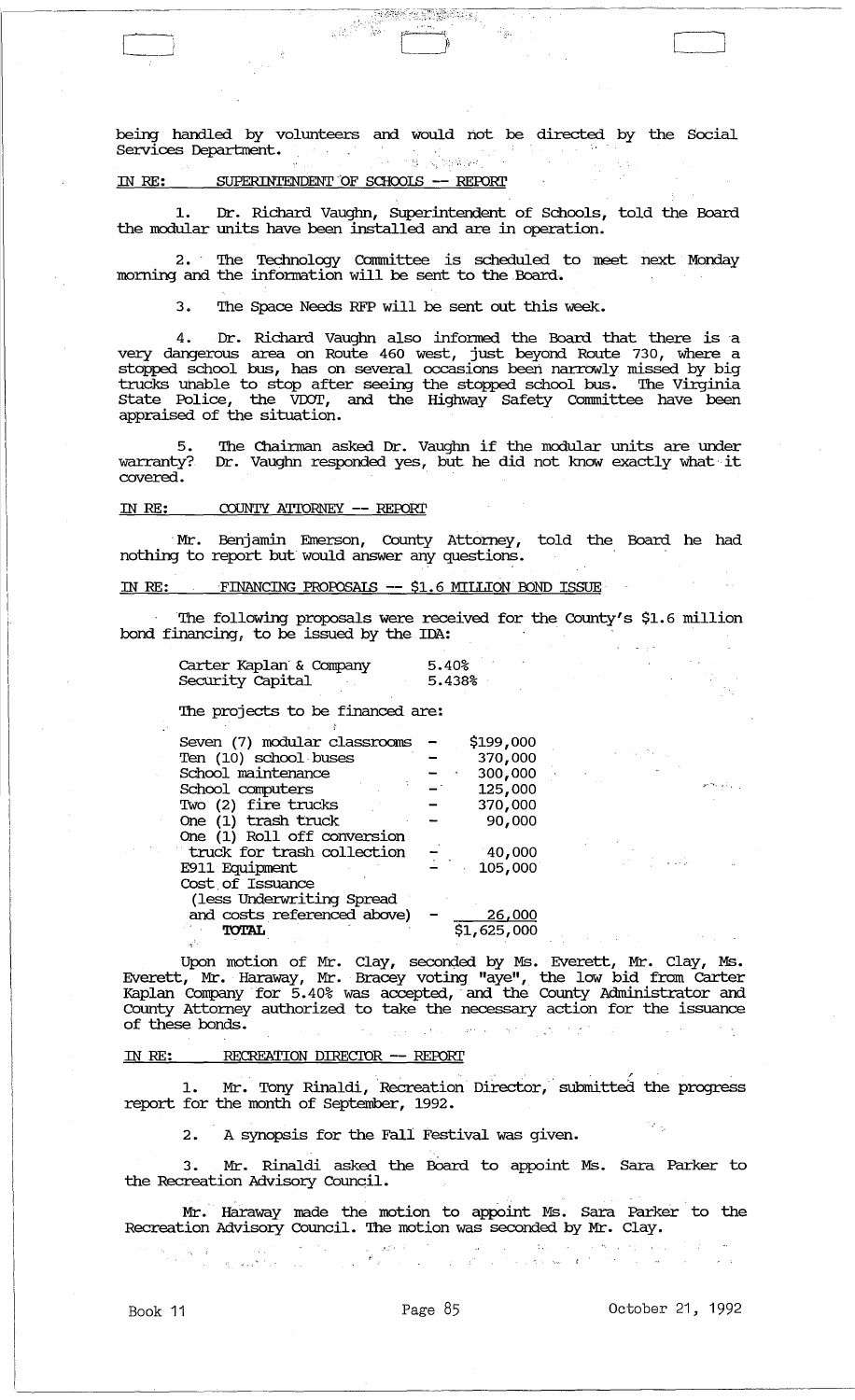The Chairman said he had a problem with making an appointment without prior knowledge of the appointment. He asked the Board to hold off on making the appointment until the next meeting.

Mr. Clay withdrew his second.

Mr. Haraway stated he also had a problem with making appointments or any decision without prior knowledge of facts, and withdrew his motion.

4. Mr. Rinaldi requested guidance on policy on maintenance and scheduling of games at the fields at Rohoic.

Mr. Haraway said the principal at Rohoic has scheduled games at the field since school started.

The Board directed Mr. Rinaldi to draw up the policy for the fields at Rohoic and present it to them.

5. Mr. Haraway instructed Mr. Rinaldi to give a report on revenue and expenses for the soccer program.

### IN RE: PUBLIC SAFETY DIRECTOR -- REPORT

54

David W. Nichols, Public Safety Officer, submitted his reports including the Fire Department's and Rescue unit's responses for the month of September.

1. Mr. Nichols told the Board he had discussed the lighting at Route  $460$  and  $U$ . S.  $#1$  with  $VDOT$  and the only other thing that could be done is to place reflective markers in the pavement to direct line of path.

2. Ms. Everett stated a sign had not been placed at the intersections of Courthouse Road and 'lUrkey Egg Road and asked him to check it.

3. Mr. Nichols asked for authorization to attend a two-week course "Fire cause and origin, " at the state Police Academy November 2-13, 1992 in Chesterfield. The cost is \$60.00 for materials. The Board approved the request.

4. A bill to repair a pumper truck from Namozine VFD for \$619 was presented to the Board for approval. The Board instructed the Public Safety Officer to write a letter to the departments outlining the procedure for preapproval before repair work is done. The Board requested an explanation of the bill from Namozine Volunteer Fire Department at the next meeting.

5. A group of student ham radio operators from Prince George was on stand-by SUnday for the E-911 switch over just in case of an emergency. Mr. Nichols asked the Board for authorization to send a thank you letter and recognize them at a Board meeting.

## IN RE: DIRECTOR OF WASTE MANAGEMENT -- REPORT

أوياء أناد أستنا

 $\mathbb{R}^2$ 

Mr. Denny King, Director of Waste Management, submitted a report for the month of September to the Board.

1. Mr. King told the Board a BioCycle Southeast Conference was going to be held November 16-18, 1992 at Miami Beach, Florida. He said there were several sessions which would be very helpful.

2. The 977 track loader cat repair estimates were submitted to the Board as follows:

| Carter Machinery Company, Inc.    | \$5,722.62 |
|-----------------------------------|------------|
| Virginia Parts & Equip. Co., Inc. | 4,176.62   |
| Wilson-Finley Company             | 3,665,08   |

Upon motion of Mr. Clay, seconded by Mr. Haraway, Mr. Clay, Ms. Everett, Mr. Haraway, Mr. Bracey voting "aye", the Director of Waste Management was authorized to accept the low bid from Wilson-Finley Company for the repair work.

 $\frac{1}{2}$  )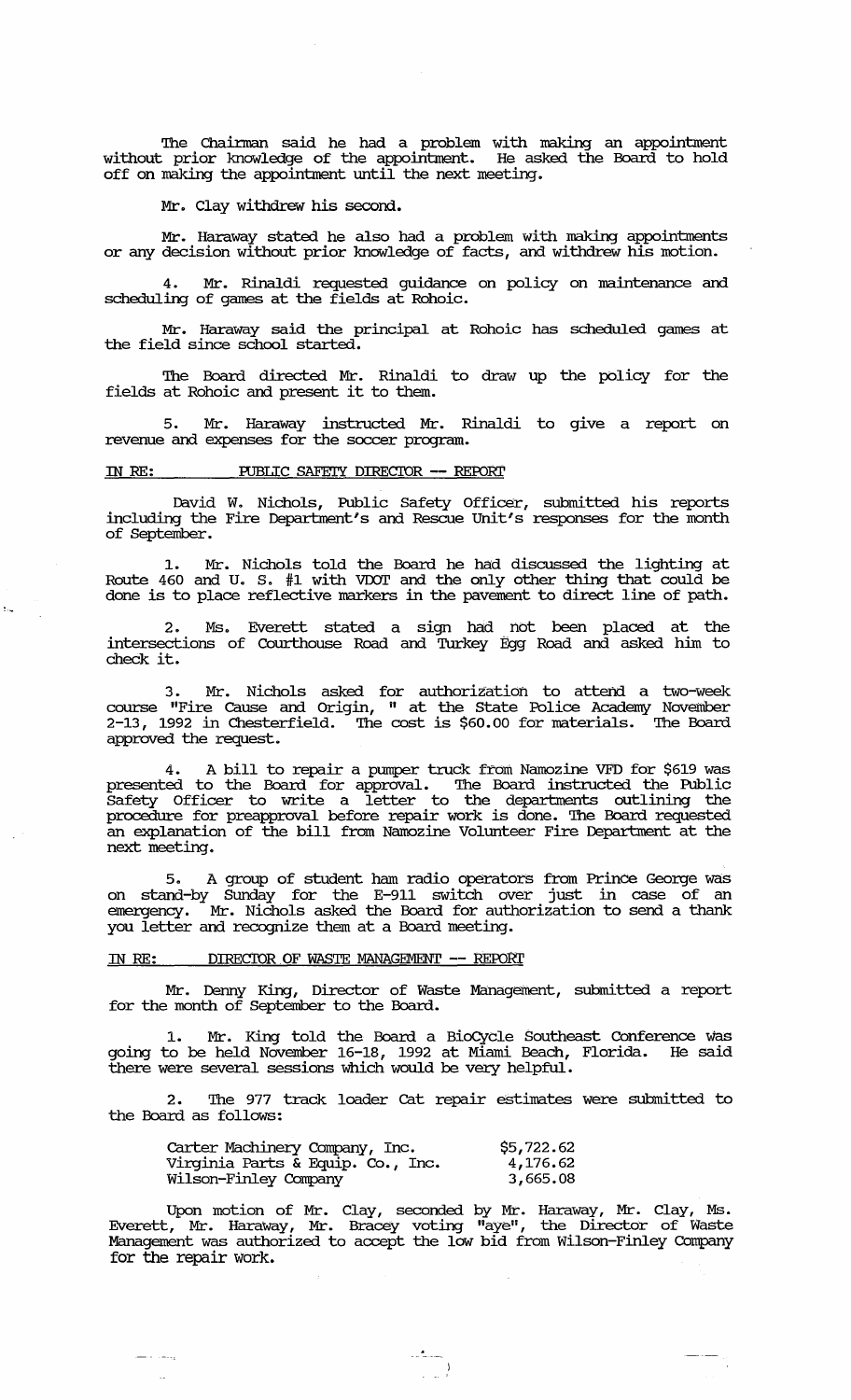3. Mr. King told the Board the landfill closure was moving along nicely and things were looking very well.

R.

 $\frac{1}{\sqrt{2}}$ 

#### IN RE: **HEALITH DEPARIMENT -- BUDGET APPROPRIATION**

Йź

Ms. Margaret Hendrick, Dinwiddie Health Department, told the Board the state allocated only \$121,384 to match the requested local funds for FY 1992-93. This left an amount of \$8,700 of local match from the County not matched by the state. She asked the Board to allow the Health Department to keep \$1,123 of the \$8,700 budgeted local funds. The amount requested for the Health Department will make the budgeted appropriation \$122,507.

Upon motion of Mr. Haraway, seconded by Mr. Clay, Mr. Clay, Ms. Everett, Mr. Haraway, Mr. Bracey voting "aye", an amendment to the budget for the Dinwiddie Health Department is hereby approved making a total of \$122,507 appropriated for FY '92-93.

# IN RE: REPORT -- VIRGINIA DEPARIMENT OF TRANSFORTATION

Ms. Penny Forrest, Resident Engineer, Virginia Department of Transportation, told the Board she had nothing to report but would answer any questions .

.1. Mr. Haraway said he was very upset with the report he received from the voor about the lighting at Route 460 and U.S. #1. He asked Ms. Forrest, why an accident has to occur before VDOT will do anything about bad situations like this. He said he would like for her to communicate this back to the people she reports to.

Ms. Forrest responded that the County could install street lights, but the intersection does not meet roadway requirements for lighting.

2. Mr. Clay said recently there was a bad accident at I-85 and Route 703; there is a only a yield-right-of-way sign at the ramp. He asked for a traffic study for that location.

3. Mr. Clay asked about the RR crossing on Church Road. Ms. Forrest replied that it was on the Railroad's schedule.

4. Ms. Everett asked if there will be any more mowing. Ms. Forrest stated that Route 460 and Route 226 will be mowed this week. The secondary roads will not be done again.

Ms. Everett said Ferndale and Sterling Road needed to be mowed.

The Chairman told Ms. Forrest that Route 627 was marked one day, a couple of days later tar and gravel was put on the road; then the VDOT came back and put marks on it again. Ms. Forrest replied the two crews did not communicate.

#### IN *RE:* PROPANE FUEL BID

The following bids were received for the propane fuel:

|                      | Fixed      | Fluctuating |
|----------------------|------------|-------------|
| Parker Oil           | .295/.790  | .195/.690   |
| Spencer Propane      | $\sim$ .99 | .80         |
| Commonwealth Propane | No Bid     | .23/73.93   |

Upon. motion of Mr. Clay, seconded by' Mr. Haraway, Mr. Clay, Ms. . Everett, Mr. Haraway, Mr. Bracey, voting "aye", the bid for supplying the County propane fuel was awarded to Parker Oil on a fixed price basis of . 79/gallon.

### IN *RE:* AIRroRl' AND INOOSTRIAL AUTHORITY **--** RElEASE OF FUNDS

The Airport and Industrial Authority requested the release of the \$2,000 in funding which was withheld, pending the job descriptions for the clerical support. Descriptions for an Administrator and Administrative Assistant were presented.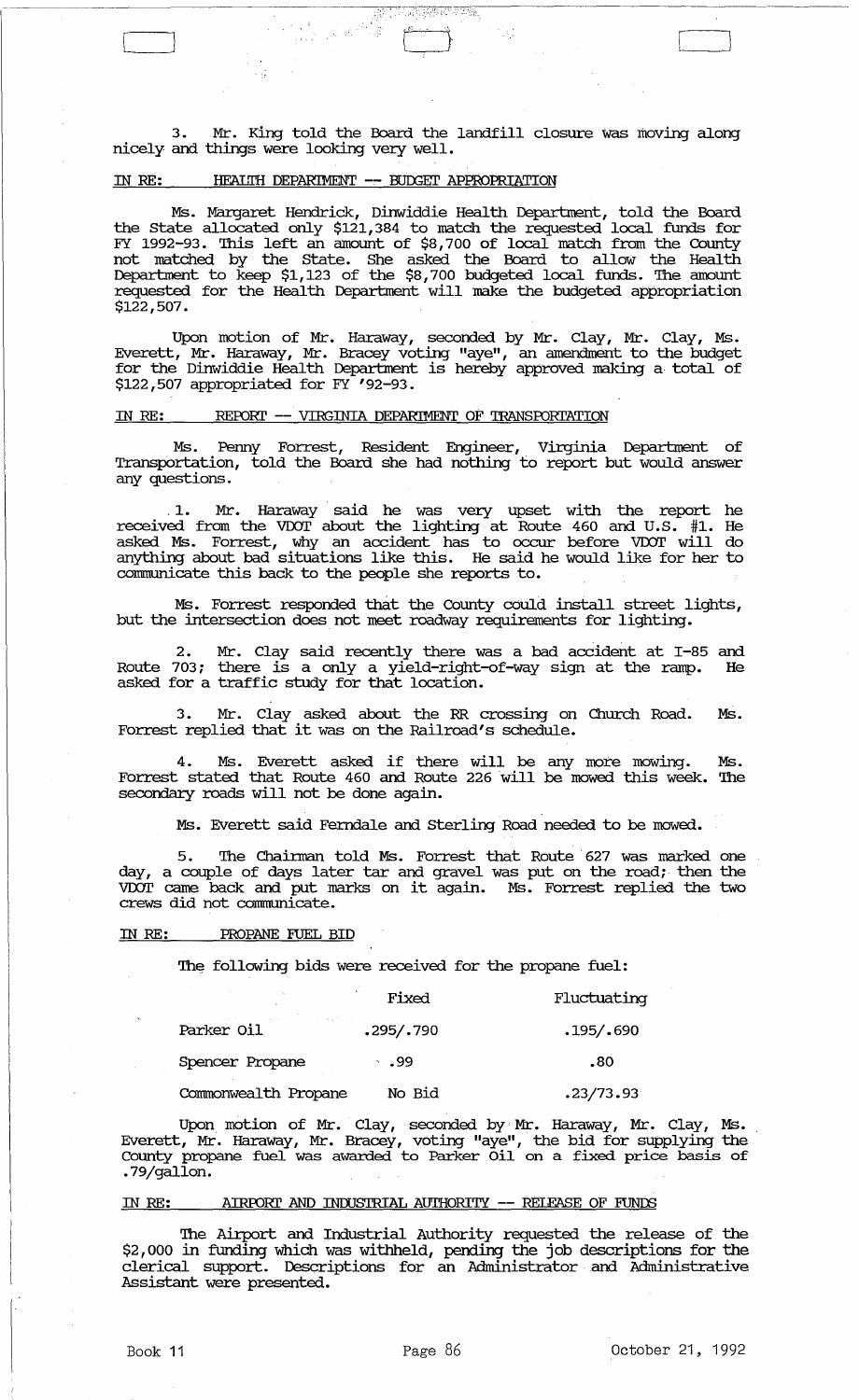Upon motion of Ms. Everett, seconded by Mr. Haraway, Mr. Clay, Ms. Everett, Mr. Haraway, Mr. Bracey, voting "aye", the job descriptions from the Airport and Industrial Authority were accepted and the \$2, 000 in funds was approved for release for the first quarter resulting in \$8,000 for FY  $192 - 93.$ 

### IN RE: CASUALITY INSURANCE PROGRAM RFP -- CONTRACT AWARD

Ms. Glenice Townsend, Fiscal Officer, told the Board the proposals for the casualty insurance program for the County had been received on October 14, 1992. Because of the complexity of the process, and the fact that the insurance contract tenninates on November 1, 1992, she requested the Board allow the Administrative staff authority to negotiate with the claims companies H. L. Duke and Landin, Inc., to keep the price within budget, and authorization to execute a contract which will best serve the County. '!he two re-insurers being considered are Ranger Insurance company and North American Specialty.

Upon motion of Mr. Clay, seconded by Mr. Haraway, Mr. Clay, Ms. Everett, Mr. Haraway, Mr. Bracey, voting "aye", the Administrative staff was authorized to negotiate and execute a contract for the County's casualty Insurance Program.

# IN RE: COUNTY ADMINISTRATOR COMMENTS

1. The Assistant County Administrator told the Board she had contacted an electrical contractor to review the lighting in the parking lot behind the Social services Building. She got two proposals from the contractor, one was to completely light up the parking lot; the other was to put up two halogen lights facing the Social services Building. '!he Board instructed her to secure another bid and authorized her to have the lights installed if the bid came in at a more reasonable cost.

2. Ms. Hannah Wells told the Board there is going to be a Health Fair, November 5, 1992 from 9:30 a.m. - 3:30 p.m., here in the Pamplin Administration Building, sponsored by the Dinwiddie Extension Office, Dinwiddie Health Deparbnent, and the Dinwiddie Extension Homemakers.

3. The County Administrator asked the Board for authorization to to place a 1/6th of a page ad in the Plants, Parks, & sites Magazine for \$952.

Upon motion of Ms. Everett, seconded by Mr. Haraway, Mr. Clay, Ms. Everett, Mr. Haraway, voting "aye", Mr. Bracey, voting "nay", the County Administrator was authorized to place a 1/6th of a page ad in the Plants, Parks, & sites Magazine for \$952.

Mr. Haraway stated he has some concern about duplicating ABIDCO's advertising .

# IN RE: BOARD MEMBER COMMENTS

1. Mr. Haraway stated he was attending a drag race at the Richmond Airport on Sunday to see what the noise level is.

#### IN RE: EXECUTIVE SESSION

ana sa <sub>di</sub>

ومبرر

Upon motion of Mr. Clay, seconded by Mr. Haraway, Mr. Clay, Ms. Everett, Mr. Haraway, Mr. Bracey, voting "aye", pursuant to the Virginia Freedom of Infonnation Act, Section 2.1-344 (a) (1) Personnel; Section 2.1-344 (a) (7) Legal: Section 2.1-344(a) (5) Industrial; the Board moved E. B. A. (1) Explit Secution 2:1 State (3) Industrial, the Board moved the meeting reconvened into Open session at 6:15 P.M.

#### IN RE: CERTIFICATION OF EXECUTIVE MEETING

Upon motion of Mr. Clay, seconded by Mr. Haraway, Mr. Clay, Ms. Everett, Mr. Haraway, Mr. Bracey, voting "aye", the following certification resolution was adopted:

WHEREAS, the Board of Supervisors of Dinwiddie County convened an eXecutive meeting on this date pursuant to an affinnative recorded vote and in accordance with the provisions of The Virginia Freedom of Information Act; and

 $\frac{1}{\left(1-\frac{1}{\sqrt{2}}\right)^{2}}$ 

 $\sim 10^{-11}$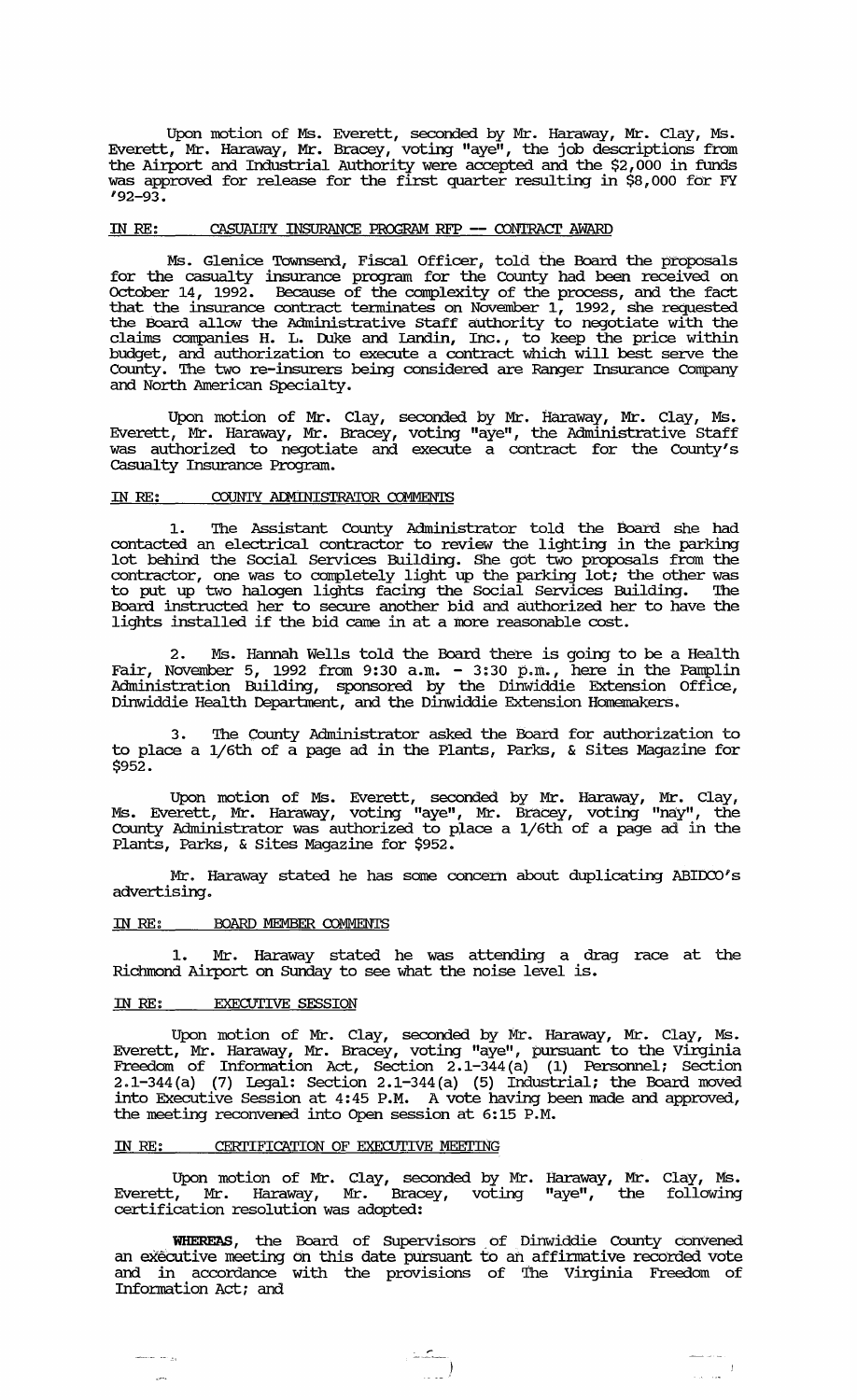· **WHER.E1\S,** section 2.1-344.1 of the Code of Virginia requires a certification by the Board of supervisors of Dinwiddie County, that such Executive meeting was conducted in conformity with the Virginia law;

RJW THEREFORE BE IT **RESOLVED** that the Board of supervisors of Dinwiddie County, Virginia, hereby certifies that, to the best of ·each member's lmowledge, (1) only public business matters lawfully exempted from open meeting requirements by Virginia law were discussed in the executive meeting to which this certification resolution applies; and (2) only such public business matters as were identified in the motion convening the executive meeting were heard, discussed or considered by the Board of SUpervisors of Dinwiddie County, virginia.

#### IN *RE:* DRUG roLICY REVIEWED

The Board instructed the Assistant County Administrator to obtain copies of drug policies from surrounding localities and present a proposed policy for their review by the next meeting.

# IN *RE:* ADJOURNMENT

Upon motion of Mr. Clay, seconded by Mr. Haraway, Mr. Clay, Ms. Everett, Mr. Haraway, Mr. Bracey voting "aye", the meeting adjourned  $\frac{1}{2}$  at 6:16 P.M.

Edward A. Bracey, Jr.<br>Chaimman, Board of Supervisors,

**ATTEST:** Dewey R Cashwell County Administrator